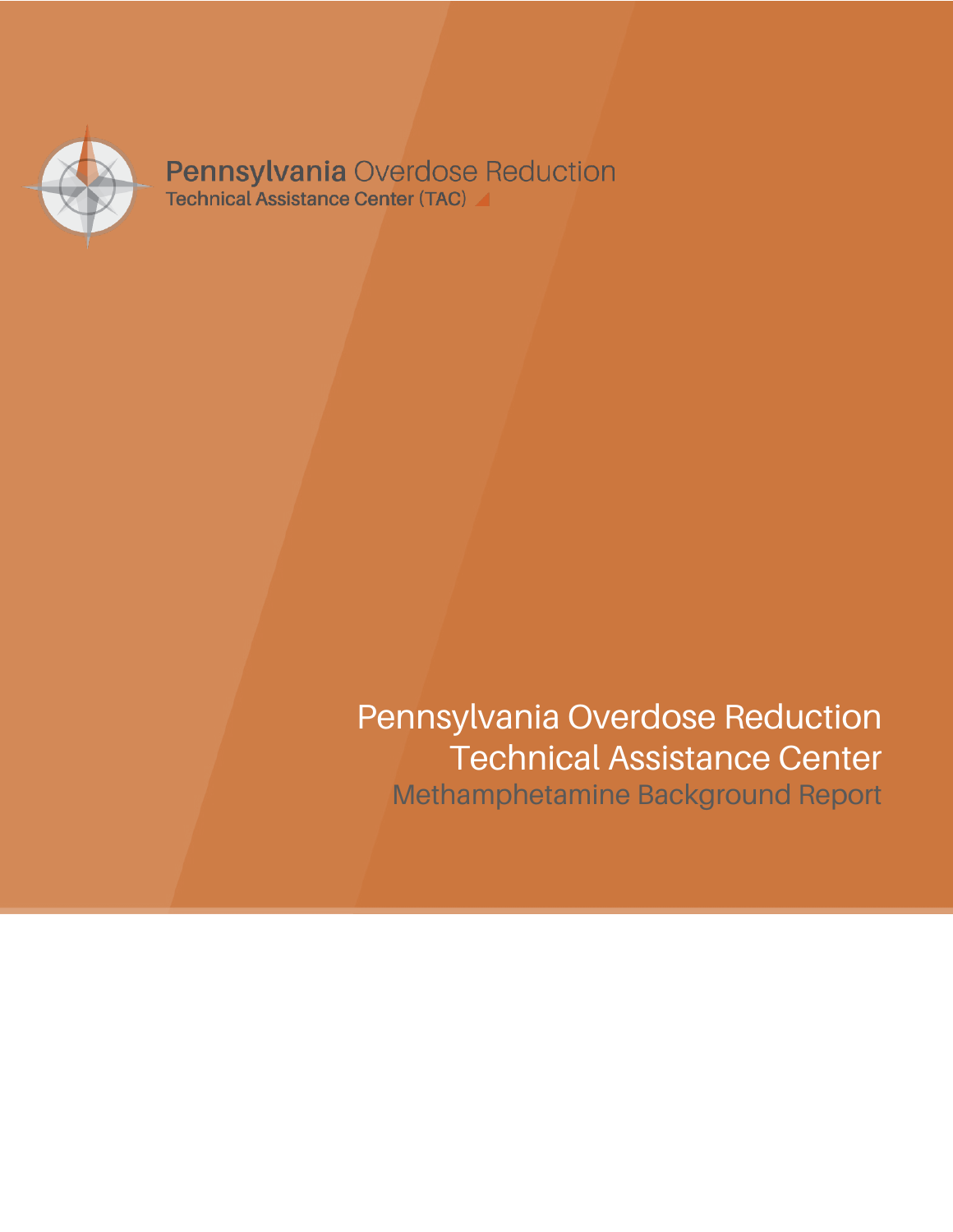

#### INTRODUCTION AND BACKGROUND

In the United States, methamphetamine use is most common in the western states and Hawaii. However, it has spread into the Midwest, and the southern portions of the country. <sup>1</sup> Reports show that methamphetamine use is stabilizing, though the rate of dependence is increasing. The national rate of admissions to treatment varies depending on the region. For example, in Hawaii, the rate rose from 33 per 100,000 in 1992 to 244 per 100,000 in 2005, while in Maine, the rate rose from 1.5 to 7 per 100,000 during that same time frame.<sup>2</sup> Methamphetamine can be produced and distributed on a local level, but this is increasingly uncommon, as the costs associated with small scale operations in the United States are too great to compete with production operations in Mexico.<sup>1</sup>

Federal regulations have been imposed by the U.S. and Mexican governments to reduce the production of methamphetamine. These regulations put limits on the products used to manufacture methamphetamine, such as pseudoephedrine.<sup>2</sup> However, the implementation of these regulations resulted in a shift in production as people started to manufacture methamphetamine with methylsulfonylmethane (MSM). The addition of this product practically doubles the amount of methamphetamine produced and significantly reduces the cost of manufacture. The reduction in price and increase in quantity of methamphetamine available has contributed to its spread from the western portions of the country.

As methamphetamine use and dependence continues to spread eastward, it is important to have the information and tools to better face this problem. The purpose of this report is to provide a brief background on methamphetamine use in the U.S., clinical indicators and symptoms, community indicators of methamphetamine use, current law enforcement, and EMS (Emergency Medical Services) protocol for treating individuals under the influence, and current treatment trends for individuals who are dependent. This report will be used to help community coalitions and treatment providers to make informed decisions to address methamphetamine use in Pennsylvania.

## CLINICAL INDICATORS

Methamphetamine is a psychostimulant that increases the release of dopamine, serotonin, and noradrenaline and blocks their reuptake.<sup>3</sup> The most common routes of administration are smoking or snorting, but it can also be injected or ingested.<sup>1</sup> The elevated levels that result cause a variety of physical and psychopathological symptoms that range in severity. <sup>4</sup> These symptoms or indicators are listed in Table 1.

| Increased energy and<br>alertness | Tightened jaw muscles                                 | Disrupted sleep patterns               | Gastrointestinal symptoms |
|-----------------------------------|-------------------------------------------------------|----------------------------------------|---------------------------|
| Decreased need for sleep          | Loss of appetite, which<br>contributes to weight loss | Sweating                               | Dry mouth and tooth decay |
| Euphoria                          | Disorganized thinking                                 | Grinding teeth                         | <b>Hallucinations</b>     |
| Excessive talking                 | Itching                                               | Extreme anxiety, paranoia, or<br>panic | Irregular breathing       |
| High blood pressure               | Tremors and/or seizures                               | Elevated heart rate and<br>chest pain  |                           |

 *Table 1: Clinical symptoms and indicators of methamphetamine use.*

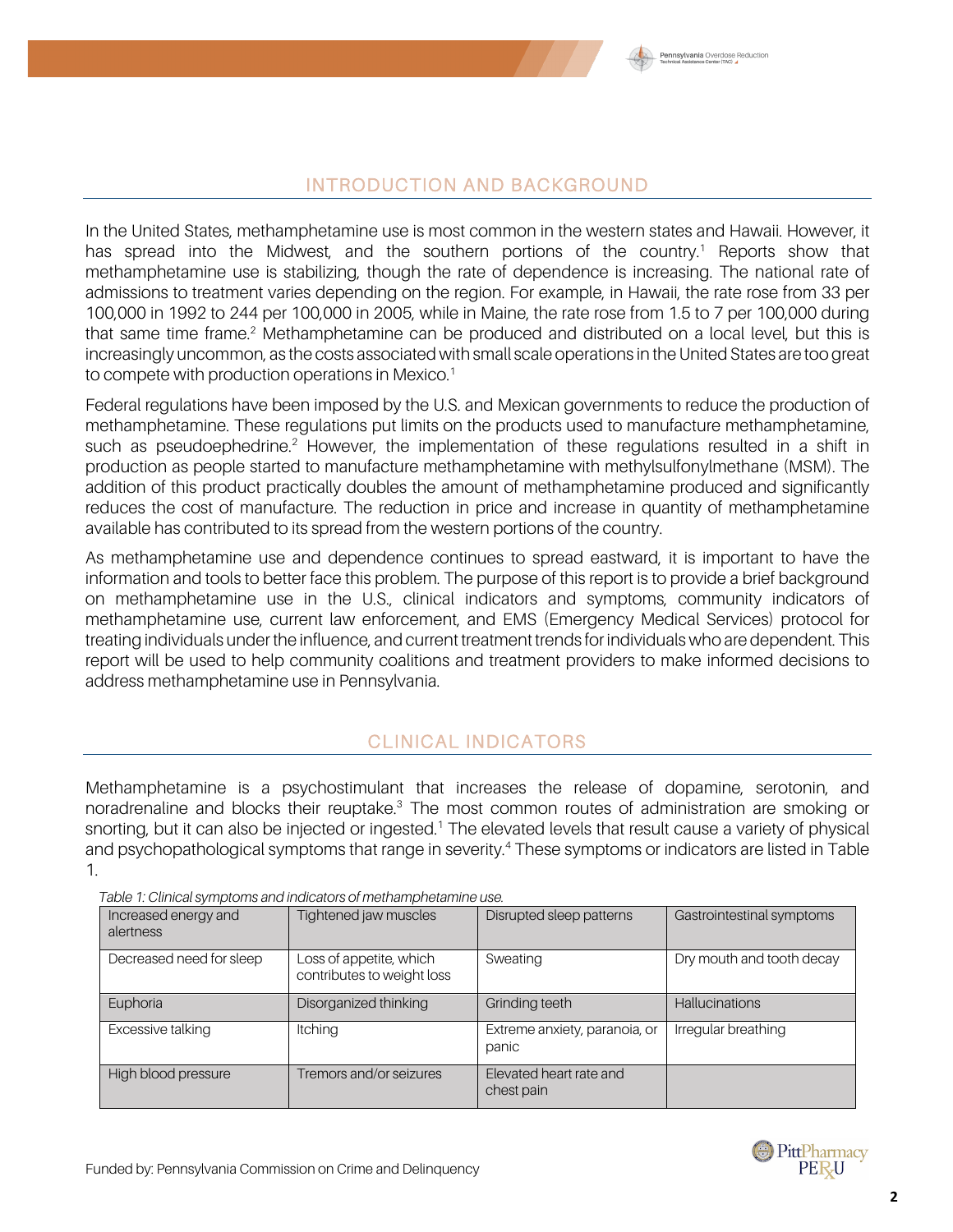

The symptoms of abstinence syndrome from methamphetamine can persist for two to four weeks after cessation of use and include anhedonia, or the inability to feel pleasure, irritability, poor concentration, hyperphagia, or overeating/increased appetite, disrupted sleep, and psychomotor agitation or retardation. 3,4

Although there is limited research on polydrug use and its role in fatal methamphetamine toxicity, there have been studies that indicate a higher rate of methamphetamine toxicity when it is used with other drugs. Individuals who used methamphetamine and alcohol had higher blood pressure and heart rate than individuals who had just taken methamphetamine. Studies have also indicated that heroin and methamphetamine may induce cardiac failure due to heroin-induced respiratory depression compounded by increased myocardial oxygen demand induced by methamphetamine. About half of all fatal methamphetamine toxicity cases have multiple substances detected. The most common ones are alcohol (10-25%), cocaine (12-25%), and morphine (20-30%). 4

Chronic methamphetamine use has also been associated with the development of methamphetamineinduced psychotic disorder. The symptoms of this are paranoia, persecutory delusion, and auditory, visual, and tactile hallucinations. Some studies have also linked chronic methamphetamine use to cognitive effects such as episodic memory, executive functions, information processing speed, motor skills, and language. However, the cognitive effects of methamphetamine are still being disputed, and more research is needed in this area.<sup>3,5</sup>

There is a high rate of depression and comorbid psychiatric disorders in many methamphetamine users. 4 A study of 189 patients with methamphetamine dependence revealed that 29% were diagnosed with a primary psychotic disorder, approximately 32% were diagnosed with a primary moods disorder, 27% were diagnosed with a primary anxiety disorder, and 40% were diagnosed with attention deficit hyperactivity disorder(ADHD). In a study of 214 participants with methamphetamine dependence, over 70% had depressive symptoms that were severe enough to be diagnosed with major depression. $^{\rm 35}$ 

Chronic methamphetamine use has been linked with a variety of cardiovascular diseases and complications. Some of the common ones include various cardiomyopathies (heart diseases), arrhythmias, and an increased risk of hemorrhagic stroke and rupture of intracranial aneurysms. <sup>4</sup> Cardiomyopathy related to methamphetamine use is more severe than other cardiomyopathies. In a study of 143 participants aged 45 and younger who had cardiomyopathy, 40% were methamphetamine-dependent. The data collected during this study suggests that chronic methamphetamine users have a significantly lower left ventricular ejection fraction compared to patients with cardiomyopathy who do not use. The elevated levels of dopamine, serotonin, and noradrenaline contribute to cardiomyopathy through numerous mechanisms such as recurring hypertension. 6

#### COMMUNITY INDICATORS

Prior to 2006, increased availability of methamphetamine often correlated with an increase in local or regional methamphetamine manufacturing operations. These labs ranged in size from small "mom and pop" facilities to "super labs," which produced large quantities of methamphetamine in the Southwestern United States. However, an increase in regulations on pseudoephedrine purchases in 2006 caused a significant decline in domestic production operations, especially for smaller producers. <sup>2</sup> While this did cause a temporary decrease in methamphetamine availability, trends in recent years suggest a new rise in methamphetamine prevalence. This rise has not been correlated with an increase in local manufacturing, but rather product being trafficked from other countries, while domestic production continues to decrease.<sup>4,5</sup> In Pennsylvania,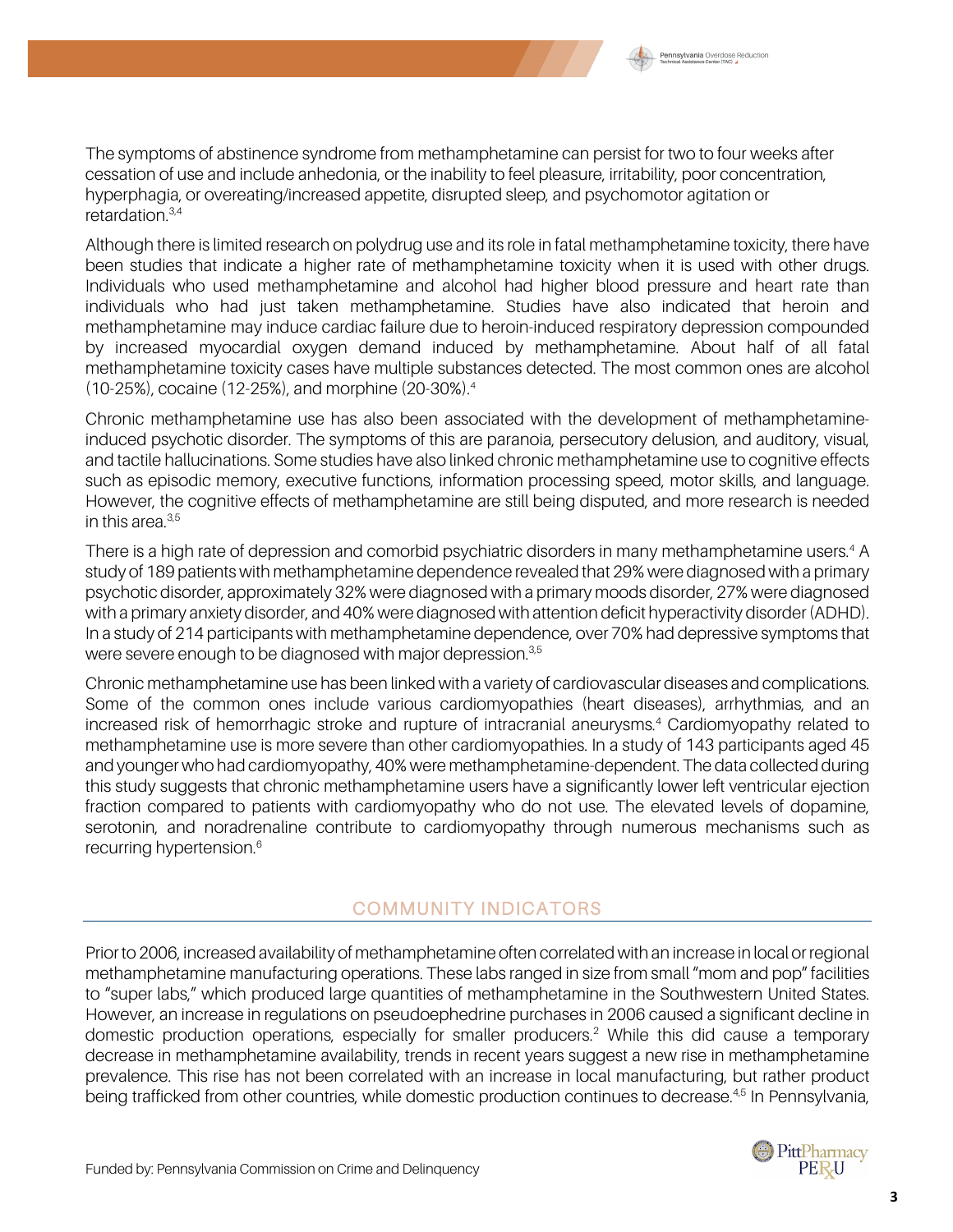

much of the increase in methamphetamine availability has been attributed to the trafficking efforts of Mexican cartels. Though only speculative, this increase in methamphetamine trafficking may be the result of decreased profit margins for marijuana trafficking as it is now legal in a number of states.<sup>6</sup> Therefore, the physical environment indicator of manufacturing operations is now a less reliable measure of methamphetamine presence in Pennsylvania and the rest of the United States.

Social disorganization theory is typically the foundation for research into the connection of community and methamphetamine use. Social disorganization theory suggests that communities with disempowered residents who do not have control over their surroundings will typically experience higher levels of crime and delinquency. This theory points to community indicators such as high ethnic diversity, poverty, high population density, and little residential or family stability as drivers of social disorganization.<sup>7,8</sup> Most analyses of correlation between community indicators and methamphetamine rely on interpretation of youth survey data or post-arrest data. Though these are convenience samples, the community indicators analyzed are predominately the same and measured across multiple age groups. Interestingly, the impact of each community indicator on methamphetamine use varies across the available literature.<sup>2,7,8</sup>

According to social disorganization theory, ethnic and racial heterogeneity should have a positive correlation with methamphetamine use. In other words, an individual is more likely to use methamphetamine if s/he resides in a community with a high level of heterogeneity.<sup>7</sup> However, in the case of methamphetamine use, the opposite appears to be true. Racial and ethnic heterogeneity have either no impact or a negative correlation with methamphetamines use when analyzing youth survey data or post-arrest data from rural and/or urban communities. This suggests that greater racial and ethnic heterogeneity may decrease the likelihood of methamphetamine use in a community.<sup>7,8</sup> Unfortunately, the literature does not explicitly identify the cause of this difference in methamphetamine use compared to other illicit substances such as cocaine and marijuana. Limited research suggests this variation may be caused by the difference in distribution of methamphetamine. While other illicit substances are often sold on the street and in public places, methamphetamine is often sold out of homes, frequently in rural areas where populations are more likely to demonstrate racial and ethnic homogeneity.<sup>8</sup>

In social disorganization theory, poverty is suggested as being positively correlated with the misuse of methamphetamine and other illicit substances. In analysis of youth survey data, this correlation proved to be true, as the likelihood of self-reported youth methamphetamine use increased with lowering household income.<sup>7</sup> However, in two studies analyzing post-arrest data, researchers found methamphetamine use to be negatively correlated with unemployment in one sample, but positively correlated in the second.<sup>8,9</sup>

According to social disorganization theory, the likelihood of illicit substance use should increase with population density. <sup>8</sup> While this holds true for the use of most illicit substances, including other stimulants such as cocaine, methamphetamine use does not display such a trend. Two studies suggest population density has a neutral or negative correlation with methamphetamine use, indicating that the likelihood of methamphetamine use may be greater in more rural areas.<sup>7,8</sup> This aligns with the negative correlation between racial/ethnic heterogeneity and methamphetamine use, as rural areas tend to have lower racial/ethnic heterogeneity.<sup>8</sup>

Social disorganization theory connects familial and residential instability with an increased likelihood of substance misuse. However, possibly due to the difference in distribution and user demographics, some research indicates an increase or similar likelihood of methamphetamine use in tighter-knit communities.<sup>7,9</sup>

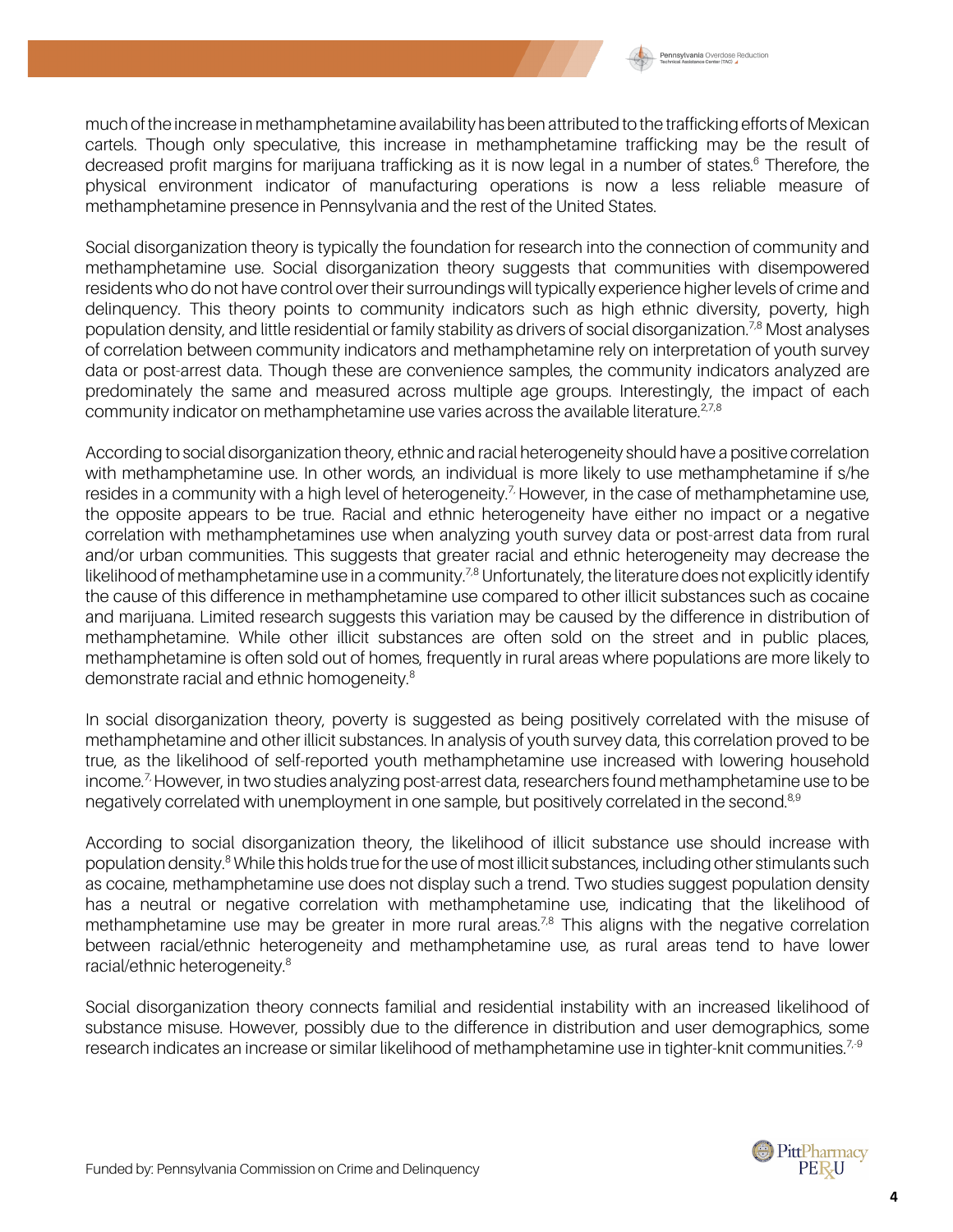## LAW ENFORCEMENT/EMS PROTOCOL

First responders are seeing an increase in patients under the influence of methamphetamine. Robert Evans, Director of Continuous Quality Improvement for Butler Ambulance Service, reported that not only are they seeing an increase in stimulant use but also that the patients who are identified as being under the influence of methamphetamine are often in a heightened state of psychosis or aggression. This finding is consistent with symptoms commonly associated with methamphetamine misuse, such as anxiety, depression, and psychosis.<sup>10</sup> Moreover, methamphetamine-induced psychotic symptoms often mimic symptoms of schizophrenia, including paranoid ideation, delusions, and auditory/visual hallucinations.<sup>10</sup>

There are currently no direct protocols for first responders to follow when interacting with patients who are suspected of being under the influence of methamphetamine. However, policymakers have identified a course of action when dealing with patients in an aggressive or psychotic state (whether under the influence of methamphetamine or not). The Pennsylvania Statewide Advanced Life Support Protocols, developed by the Pennsylvania Department of Health (DOH), Bureau of Emergency Medical Services details processes to follow should EMS personnel encounter a patient with agitated/psychiatric behavior, or suspected to be in a state of excited delirium.<sup>11</sup> For a patient who is at immediate risk of self-injury, or injury to others, agitated delirium, or a medical condition causing agitation, EMS personnel are instructed to restrain the patient to prevent injury to self or others. In cases of aggression or continued struggling, EMS personnel can administer a sedative, either Lorazepam (1-2mg), Diazepam (5-10mg), or Midazolam (1-5mg), to the patient.<sup>11</sup>

For a patient suspected of being in a state of excited delirium, EMS personnel can administer Ketamine after evaluation so long as the patient meets inclusion criteria. The protocol document notes that there is no universally accepted definition of excited delirium; however, the American College of Emergency Physicians published a description of common characteristics and behaviors in a white paper.<sup>12</sup> The protocol also notes that for the purpose of the protocol, a patient must meet one or more of the following criteria: exceptional/abnormal pain tolerance, tachypnea, tactile hyperthermia, unusual strength, police noncompliance, lack of tiring against restraint, inappropriate clothing for environmental temperature, violent and paranoid behavior, rapid development of symptoms, or rapidly fluctuating periods of calm and then delirium.<sup>11</sup> Other inclusion criteria include the patient being less than 65 years old and have an Improved Montgomery County Richmond Agitation Sedation Scale (IMCRASS) score of >2. The Advanced Life Support provider must have successfully completed the Excited Delirium education module to administer Ketamine, and the director of the EMS agency must perform a QI audit anytime the drug is administered. Ketamine must be ordered by a medical command, and EMS may not administer it without their approval. The proper dosage used is  $4$ mg/kg through intramuscular administration.<sup>11</sup>

## TREATMENT

Methamphetamine dependence is particularly difficult to treat. Many of the patients who engage in treatment have comorbid psychiatric disorders and experience significant physiological and psychological problems due to the drug's impact on neural pathways. $^{10}$ 

However, some risk factors have specifically been identified in individuals who have had poor treatment outcomes. Those risk factors are continued methamphetamine use during treatment, injection use, low education level, young age at treatment admission, having a disability, polydrug use, childhood trauma and

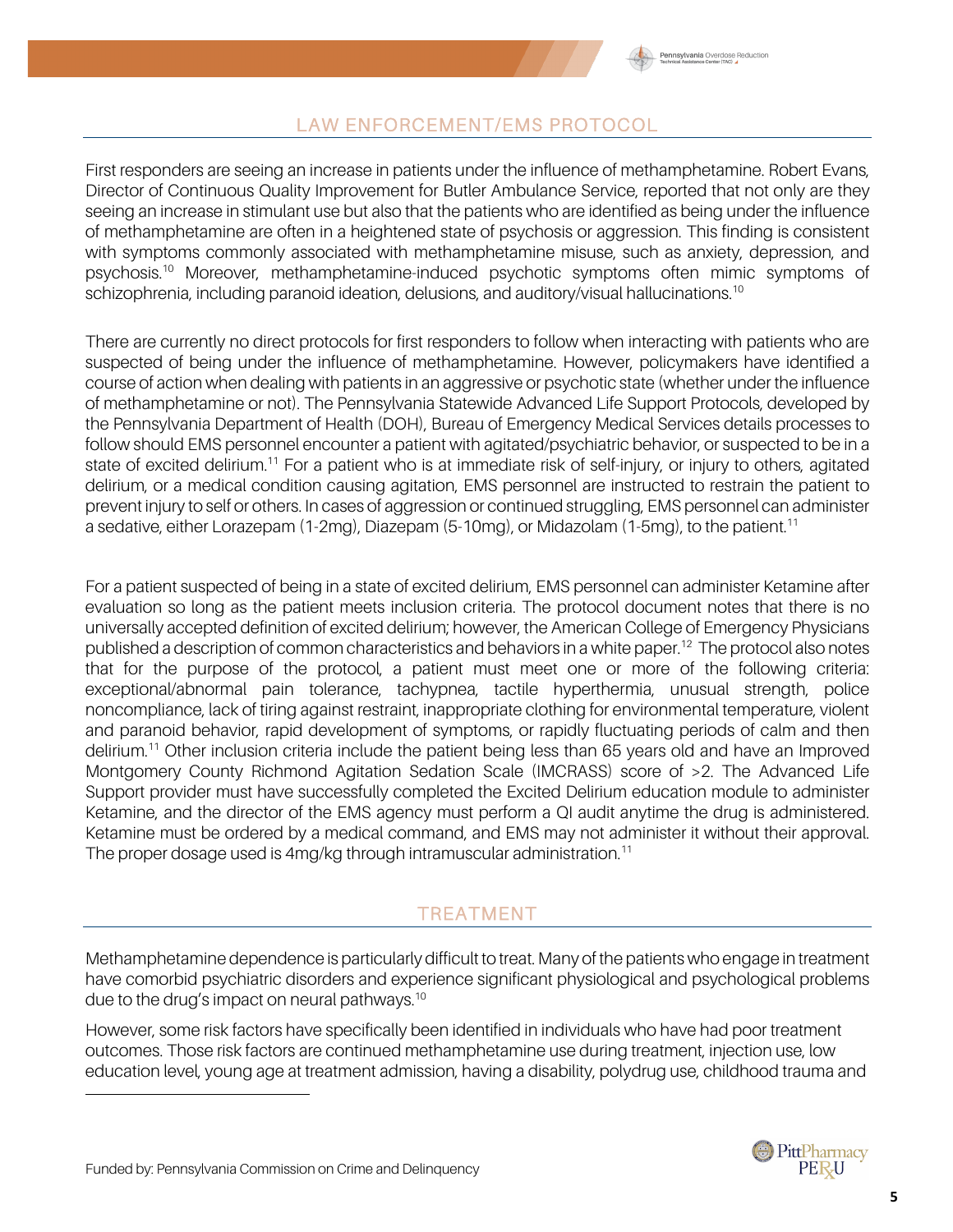

abuse, and having an underlying psychiatric condition.<sup>10</sup> Some of the protective factors are lower use at admission, shorter histories of methamphetamine use, longer retention in treatment, and longer periods of abstinence. 10

There are no approved pharmacological treatments for methamphetamine currently. Although several have preliminarily been identified as promising, such as selective serotonin reuptake inhibitors, research showed that they failed to have an effect.<sup>13</sup> There is also no pharmacological solution to reversing a methamphetamine overdose. This barrier mainly affects first responders and emergency department staff since there is no approved pharmacological method to safely reverse an individual who is under the influence of methamphetamine or at risk of overdosing.<sup>13</sup> Treatment routes rely heavily on behavioral therapy and contingency management to increase rates of success.<sup>14</sup>

The matrix model is commonly used as a template for treatment for methamphetamine users. It combines group therapy sessions and individual therapy sessions focused on behavioral therapy with contingency management programs. These programs include therapy sessions with family to help increase understanding within the family and strengthen familial support as well as social groups that encourage those in treatment to create stronger bonds with others who are in recovery and to help prevent them from returning to the same activities. All of this is overseen by a therapist and ideally with an individual who has been in recovery for longer than six months.<sup>14,15</sup>

Exercise programs were identified as a potential addition to a behavioral therapy program or a program such as the matrix model that would increase the success rate of treatment. <sup>14</sup> A study was done to measure the effects of an exercise program on the striatal dopamine receptors in participants. All participants in this study were in a recovery program and participated in behavioral therapy in addition to an exercise program. Participants who participated in behavioral therapy, as well as the exercise program, had a higher rate of repletion of their striatal dopamine receptors than the control group that did not partake in the exercise program. 15Exercise programs have the potential along with behavioral therapy to accelerate the process of recovery from methamphetamine addiction by helping to restore levels of striatal dopamine receptors.

#### **DISCUSSION**

This report provides an overview of important factors surrounding methamphetamine use and treatment options for individuals using methamphetamine. Additionally, this report should be used to inform the creation of resources and initiatives to support law enforcement, EMS, and treatment providers as the landscape surrounding illicit substance use continues to evolve. However, consumers of this information should stay vigilant in efforts addressing both stimulants and depressants, as illicit opioids such as fentanyl do not appear to be decreasing in presence across Pennsylvania.

Though some aspects differ from theory, the community indicators identified by social disorganization theory offer a number of characteristics to monitor related to methamphetamine use in a community. Across all literature reviewed, the likelihood of methamphetamine use was higher in communities with low levels of ethnic and racial heterogeneity. Specifically, predominantly white communities expressed the greatest level of methamphetamine use.<sup>27,9</sup> Additionally, familial and residential disruption indicated elevated methamphetamine use at the community level. Population density may impact methamphetamine use, with lower density suburban and rural areas having higher levels of methamphetamine use.<sup>7,8</sup> However, the level of poverty in a community appears to be a poor indicator of methamphetamine use, as at least one study contradicted the idea of higher poverty indicating a higher presence of methamphetamine.<sup>9</sup> Therefore, law enforcement and first responders in low-density population areas with high percentages of white individuals with inconsistent or disrupted housing may see increased levels of methamphetamine use.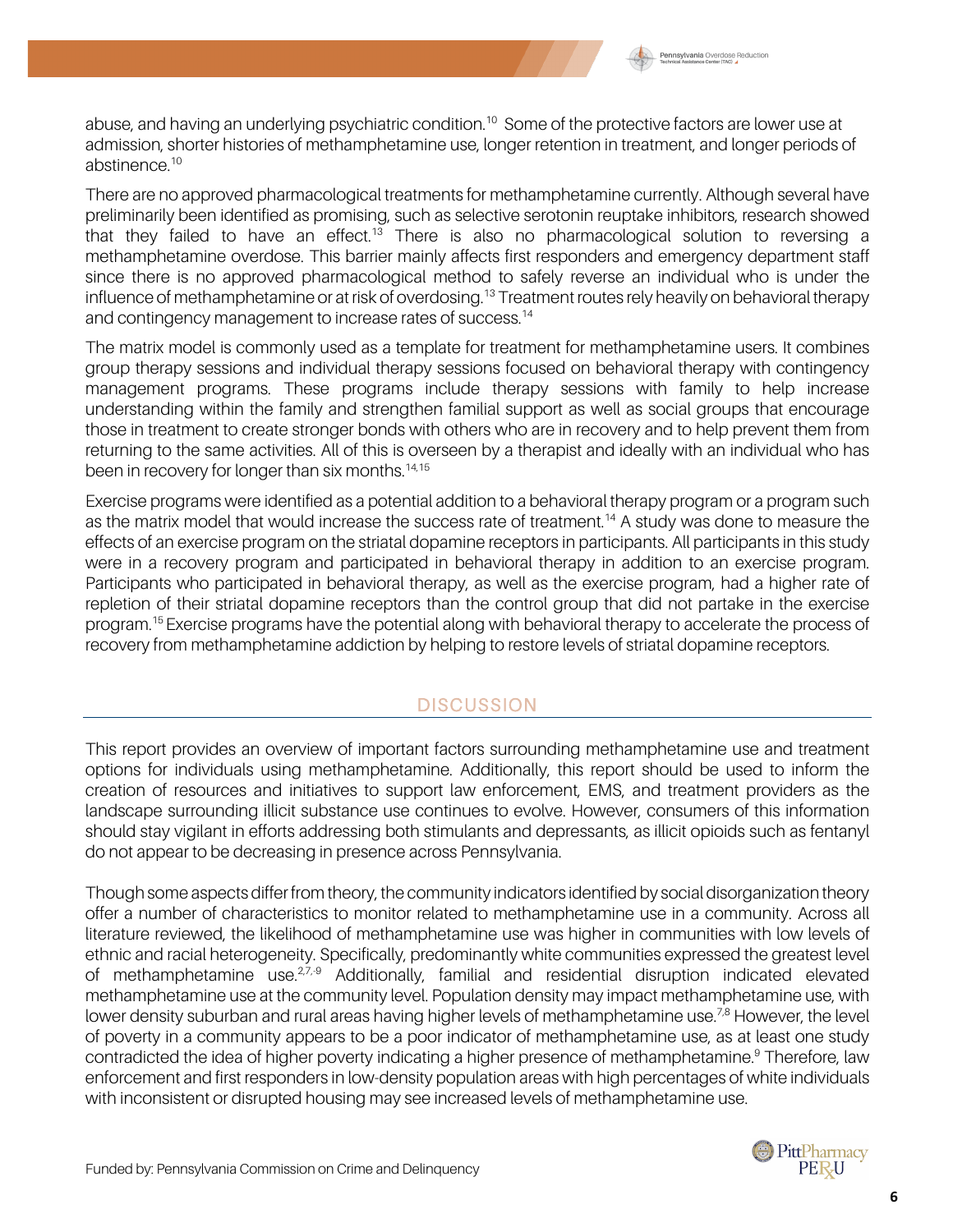

The protocol for the treatment of individuals under the influence of methamphetamine is quite loose. The main concern when addressing these individuals is to reduce the likelihood of that individual harming themselves or others in their state of heightened agitation and paranoia. However, there are limited tools to treat methamphetamine highs in emergency situations. This can pose many threats to first responders and to the individuals under the influence. Another barrier is the increased difficulty of treating individuals with methamphetamine dependence. There is limited access to methamphetamine treatment, and success rates are highly dependent on characteristics such as length of use history and level of use. Individuals who have been dependent on methamphetamine the longest and use more frequently are not as likely to complete treatment as those who have used it less frequently and for less time. Medication-assisted therapy is also not an option for those with methamphetamine dependence since no medication has been approved for treatment.

The misuse of amphetamines is a continuing problem in the U.S. as it is a relatively inexpensive substance and has a longer-lasting effect than other stimulants, such as cocaine. Its spread across the U.S. from the western regions of the country has been a cause of alarm in the Northeastern region of the country. However, data do not show a significant increase in the number of methamphetamine-related overdose deaths or drug seizures in Pennsylvania. Cocaine remains the stimulant of choice in Pennsylvania, though this contradicts the observations of first responders and treatment providers in rural and suburban counties, who are seeing an increase in the number of individuals under the influence of methamphetamine. Therefore, it is important to be aware of current procedures for treating individuals under the influence of methamphetamine in emergency situations and to ensure appropriate treatment and non-treatment resources are available for individuals who are dependent.